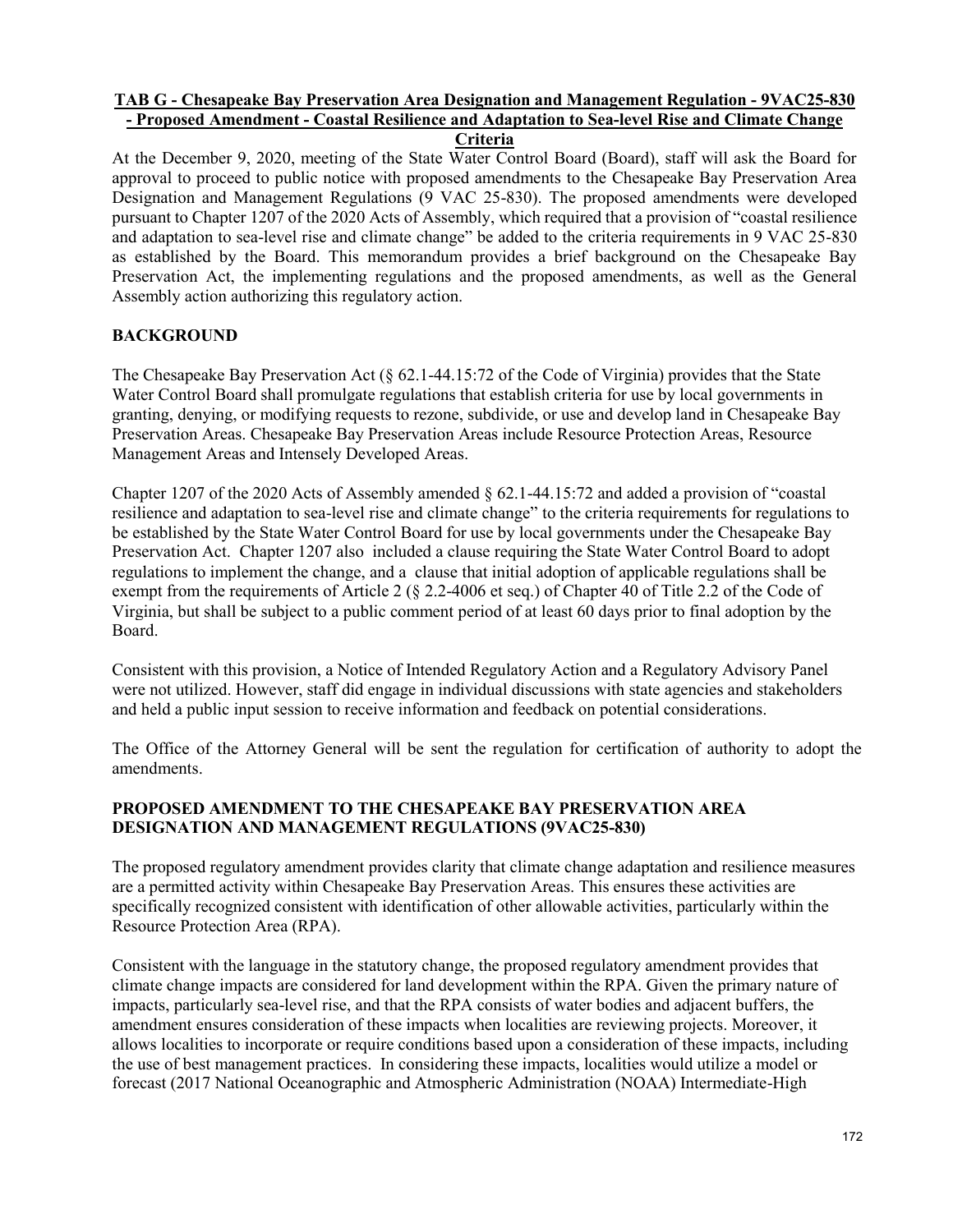scenario projection curve) specifically recognized by the Commonwealth, while having the option to consider other models or forecasts that are generally recognized and appropriate.

Additionally, the regulatory amendment proposes limitation on the granting of exceptions to activities in the RPA to ensure consideration of these impacts, avoid allowance of fill as a sole measure, and to provide for preservation and maximization of natural and nature-based features.

To allow for activities that are necessary to adapt or address climate change impacts, the regulatory amendment provides an allowance for these activities with certain requirements. These requirements apply in lieu of the performance criteria found in 9 VAC 25-830-130 and 9 VAC 25-830-140. For most activities, given the current site conditions and options in terms of adaptation measures, the regulatory amendment distinguishes between previously developed RPAs and vegetated or undeveloped RPAs.

The regulatory amendment maintains the requirement for a Water Quality Impact Assessment (WQIA) for these projects within the RPA. Given the nature of the projects and the recognition of certain activities by other DEQ programs including the Nonpoint Source Pollution control programs, the amendment also provides an exemption from the WQIA where the project is a best management practice recognized or approved by a state or federal agency to reduce runoff, prevent erosion, and filter nonpoint source pollution.

Additionally, in recognition of a common practice under regulatory oversight by the Virginia Marine Resources Commission (VMRC) and supported by commonwealth policy, the regulatory amendment provides an exemption for living shorelines where the locality has otherwise approved it, buffers and vegetation are addressed, and the project obtained necessary approval from VMRC.

Consistent with other performance criteria, local governments much include these provisions in their ordinances and incorporate the requirements into their programs. Additionally, given the timeframe necessary for ordinance changes and in recognition of the need for additional training and implementation tools such as guidance, localities would have three years from the effective date to adopt these changes. **Regulatory Text**:

9 VAC 25-830-155 Climate Change Resilience and Adaptation Criteria

- A. This Section applies in addition to 9 VAC 25-830-130 and 9 VAC 25-830-140. Local governments shall incorporate these provisions into all relevant ordinances and ensure their enforcement through implementation of appropriate processes and documentation for oversight and enforcement. Localities shall update and amend their ordinances to adopt and incorporate these performance criteria by [insert date 3 years after effective date of the regulation amendment].
- B. Land development, adaption measures or activities including buffer modifications or encroachments necessary to install adaptation measures, mitigation measures, or other actions necessary to address the impacts of climate change, including but not limited to sea-level rise, recurrent flooding and storm surge, may be allowed in a Chesapeake Bay Preservation area provided the activity complies with all other applicable provisions of these regulations. Nothing in these provisions shall preclude a locality from adopting requirements or criteria in addition to the requirements of these provisions to address the impacts of climate change and sea-level rise in Chesapeake Bay Preservation areas in the locality including extension of the Resource Protection Areas, further restrictions on development, or further preservation of existing vegetation.
- C. Local governments shall consider the impacts of climate change or sea level rise on any proposed land development in the Resource Protection Area. Based upon this consideration, local governments may require the installation of additional measures or design features as part of the proposed land development consistent with the requirements of the Act and these regulations. In considering the future impact, local governments shall:
	- 1. Consider a potential impact range of no less than 30 years; AND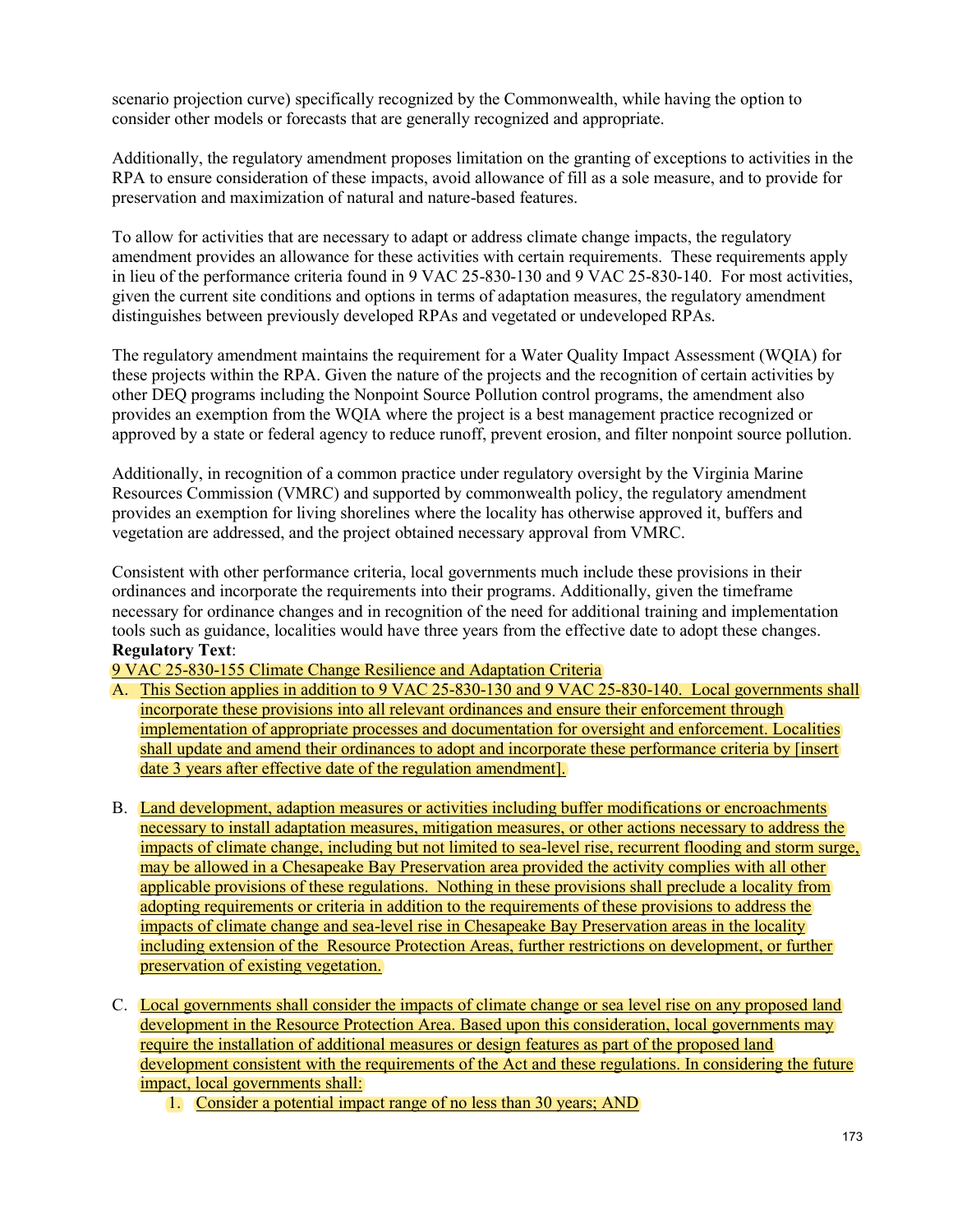- 2. Utilize an appropriate model or forecast to aid in the consideration of impacts through use of:
	- i. The most updated 2017 National Oceanographic and Atmospheric Administration (NOAA) Intermediate-High scenario projection curve;
	- ii. A model or forecast that incorporates or utilizes the 2017 National Oceanographic and Atmospheric Administration (NOAA) Intermediate-High scenario projection curve; OR
	- iii. A peer-reviewed model or forecast that includes NOAA 2017 projections, including the Intermediate – High curve and has been developed, utilized, or recognized by a state or federal agency and is not based solely upon extrapolation of historical data.
- 3. Include the consideration of future floodplain, water level, storm surge, or other impacts in altering the Resource Protection Area or diminishing the protection of water quality due to the proposed development from these impacts.
- 4. Identify measures, conditions, or alterations to the proposed land development to address these impacts as necessary and appropriate based upon site conditions, type of proposed land development, and projected potential impacts. This includes measures such as state or federally recognized or approved best management practices appropriate for the site conditions and land development to address such impacts.
- D. Local governments shall not grant exceptions to the requirements of 9 VAC 25-830-130, or 9 VAC 250- 830-140, or 9 VAC 20-830-155 where:
	- 1.The impact of climate change including sea level rise on the land development is not considered as outlined in Section C for exceptions in the Resource Protection Area;
	- 2.The exception consists of approval solely for the use of fill or other material to the Resource Protection Area or within 100 feet of the Resource Protection Area; OR
	- 3.The exception permits encroachment into seaward 50 feet of the buffer area of the Resource Protection Area notwithstanding permitted modifications and adaptive measures.
- E. Local governments may allow adaption measures or activities within the Resource Protection Area to address climate change including sea level rise subject to the following criteria. These criteria and requirements shall apply to such adaptation measure or activity in lieu of the criteria in 9 VAC 25-830- 130 and 140:
	- 1. Where the adaptation measure or activity is within a Resource Protection Area that has been previously developed, including IDAs, and is not naturally vegetated, the adaptation measure or activity shall:
		- a.Be designed, implemented, and maintained in accordance with best management practices applicable to the adaptation measure or activity as recognized or approved by a state or federal agency;
		- b.Not consist solely of the use of fill or other materials to raise the elevation of a Resource Protection Area;
		- c.Incorporate natural features or measures such as the planting of vegetation or trees, maximize preservation of existing natural vegetation and trees particularly mature trees, and minimize land disturbance and impervious cover to the maximum extent practicable consistent with the applicable best management practices; AND
		- d.Where applicable, obtain any applicable federal, state, and local permits and comply with any applicable federal, state and local requirements.
	- 2. Where the adaptation measure or activity is within a Resource Protection Area that is naturally vegetated or has not been previously developed, the measure or activity shall:
		- a.Be designed and implemented in accordance with best management practices applicable to the adaptation measure or activity as recognized or approved by state or federal agencies;
		- b.Preserve to the maximum extent practicable any existing vegetation in the additional 50 feet landward from the RPA;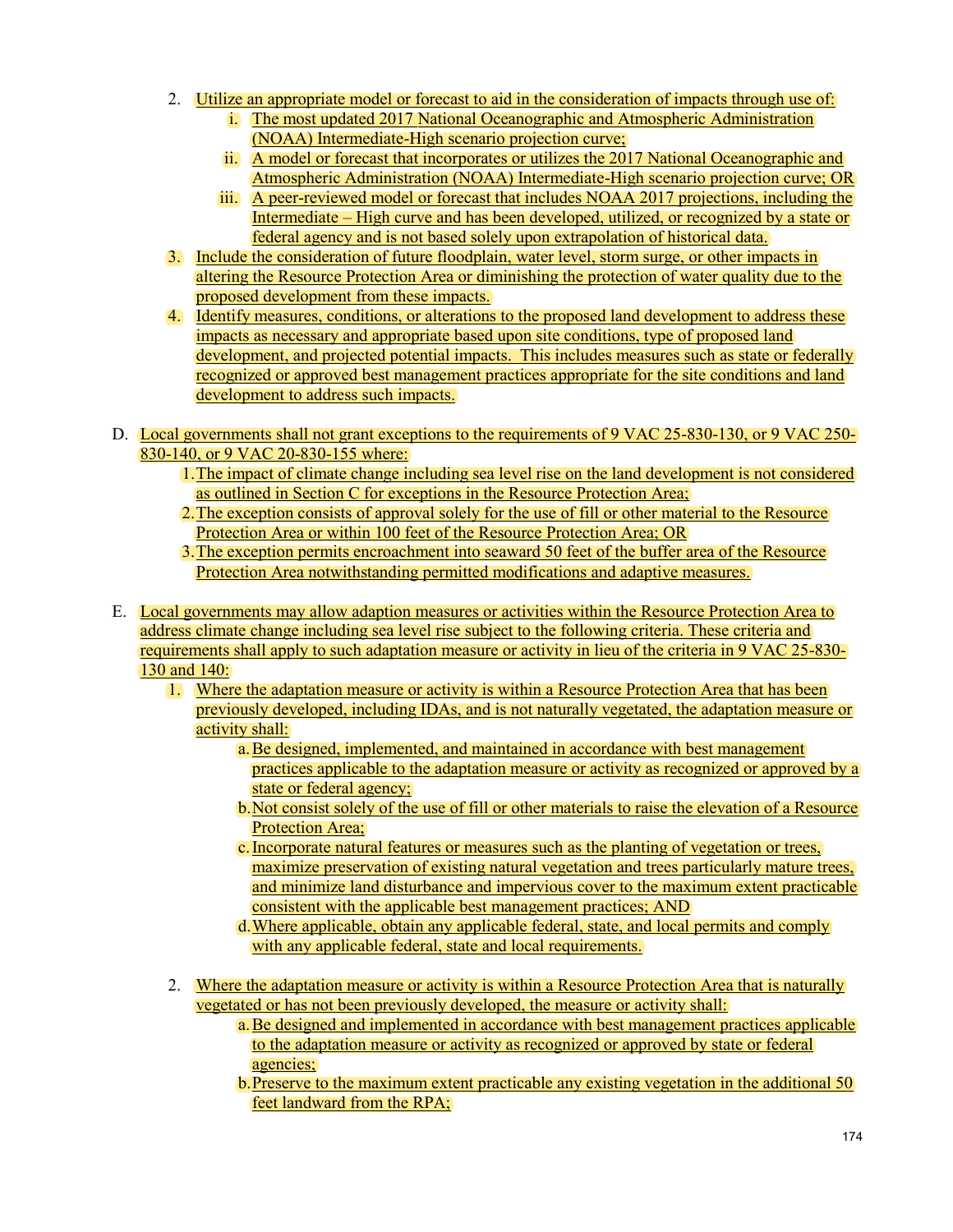- c.Not consist solely of the use of fill or other materials to raise the elevation of a Resource Protection Area;
- d.Maximize the preservation of existing vegetation and trees particularly mature trees, incorporate the planting and establishment of vegetation particularly trees, and minimize land disturbance and impervious cover to the maximum extent practicable consistent with the applicable best management practices; AND
- e.Where applicable, obtain any applicable federal, state, and local permits and comply with any applicable federal, state and local requirements.
- 3. Where the adaptation measure or activity is a best management practice recognized or approved by a state or federal agency to reduce runoff, prevent erosion, and filter nonpoint source pollution, a Water Quality Impact Assessment in accordance with 9 VAC25-830-140(6) shall not be required. All other measures or activities shall require a Water Quality Impact Assessment in accordance with subdivision 6 of 9 VAC 25-830-140.
- 4. Where the proposed adaptation measure is a living shoreline project or related activity, the locality otherwise approves of the project, the projects maintains or establishes a vegetative buffer inland of the living shoreline to the maximum extent practicable, minimizes land disturbance to the maximum extent practicable, and the project receives approval from the Virginia Marine Resources Commission, including a permit as applicable, and any other necessary permits or approvals, the adaptation measure shall be exempt from additional requirements or criteria including a Water Quality Impact Assessment.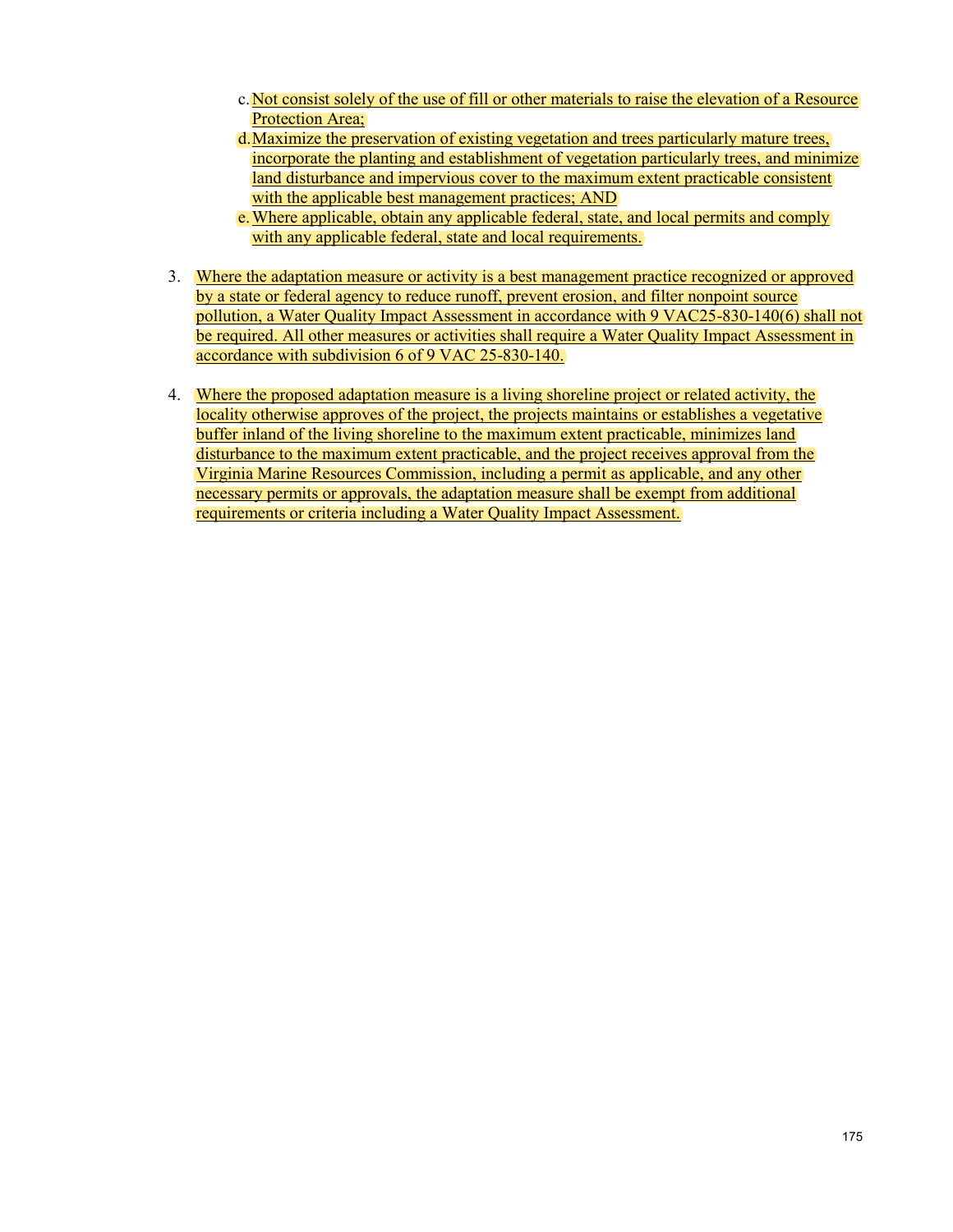### **TAB H - Chesapeake Bay Preservation Area Designation and Management Regulation - 9VAC25-830 - Proposed Amendment - Preservation of Mature Trees and Replanting of Trees**

At the December 9, 2020, meeting of the State Water Control Board (Board), staff will ask the Board for approval to proceed to public notice with proposed amendments to the Chesapeake Bay Preservation Area Designation and Management Regulations (9 VAC 25-830). The proposed amendments were developed pursuant to Chapter 1207 of the 2020 Acts of Assembly, which required that a provision for "preservation of mature trees or planting of trees as a water quality protection tool and as a means of providing other natural resource benefits" be added to the criteria requirements in 9 VAC 25-830 as established by the Board. This memorandum provides a brief background on the Chesapeake Bay Preservation Act, the implementing regulations and the proposed amendments, as well as the General Assembly action authorizing this regulatory action.

## **BACKGROUND**

The Chesapeake Bay Preservation Act (§ 62.1-44.15:72 of the Code of Virginia) provides that the State Water Control Board shall promulgate regulations that establish criteria for use by local governments in granting, denying, or modifying requests to rezone, subdivide, or use and develop land in Chesapeake Bay Preservation Areas. Chesapeake Bay Preservation Areas include Resource Protection Areas, Resource Management Areas and Intensely Developed Areas.

Chapter 1207 of the 2020 Acts of Assembly amended § 62.1-44.15:72 of the Code of Virginia and added a provision of "preservation of mature trees or planting of trees as a water quality protection tool and as a means of providing other natural resource benefits" to the criteria requirements for regulations to be established by the State Water Control Board for use by local governments under the Chesapeake Bay Preservation Act. Chapter 1207 also included a clause requiring the State Water Control Board to adopt regulations to implement the change and a clause that initial adoption of applicable regulations shall be exempt from the requirements of Article 2 (§ 2.2-4006 et seq.) of Chapter 40 of Title 2.2 of the Code of Virginia, but shall be subject to a public comment period of at least 60 days prior to final adoption by the Board. Consistent with this provision, a Notice of Intended Regulatory Action and a Regulatory Advisory Panel were not utilized.

The Office of the Attorney General will be sent the regulation for certification of authority to adopt the amendments.

# **PROPOSED AMENDMENT TO THE CHESAPEAKE BAY PRESERVATION AREA DESIGNATION AND MANAGEMENT REGULATIONS (9VAC25-830)**

Overall, this proposed regulatory amendment includes requirements to preserve and protect mature trees and where existing vegetation is removed that includes a tree, a tree is utilized in reestablishing vegetation. It also provides that where vegetation or buffers must be established, the planting of trees should be utilized where practicable.

The proposed regulatory amendment includes additional language to existing performance criteria related to vegetation and trees. Specifically, the general performance criteria under 9 VAC 25-830-130 already include a requirement for the preservation of indigenous vegetation. The proposed language underscores that mature trees should be preserved to the maximum extent practicable and protected during development. This is consistent with the benefits identified in the statutory language.

Additionally, most existing performance criteria provisions related to vegetation and tress are found in the criteria for Resource Protection Areas (9 VAC 25-830-140). For existing provisions related to tree removal such as for sight lines, vistas, driveways, roads, and erosion projects, the amendment clarifies that mature trees should be preserved and not removed as practicable. Where replanting or vegetation is to be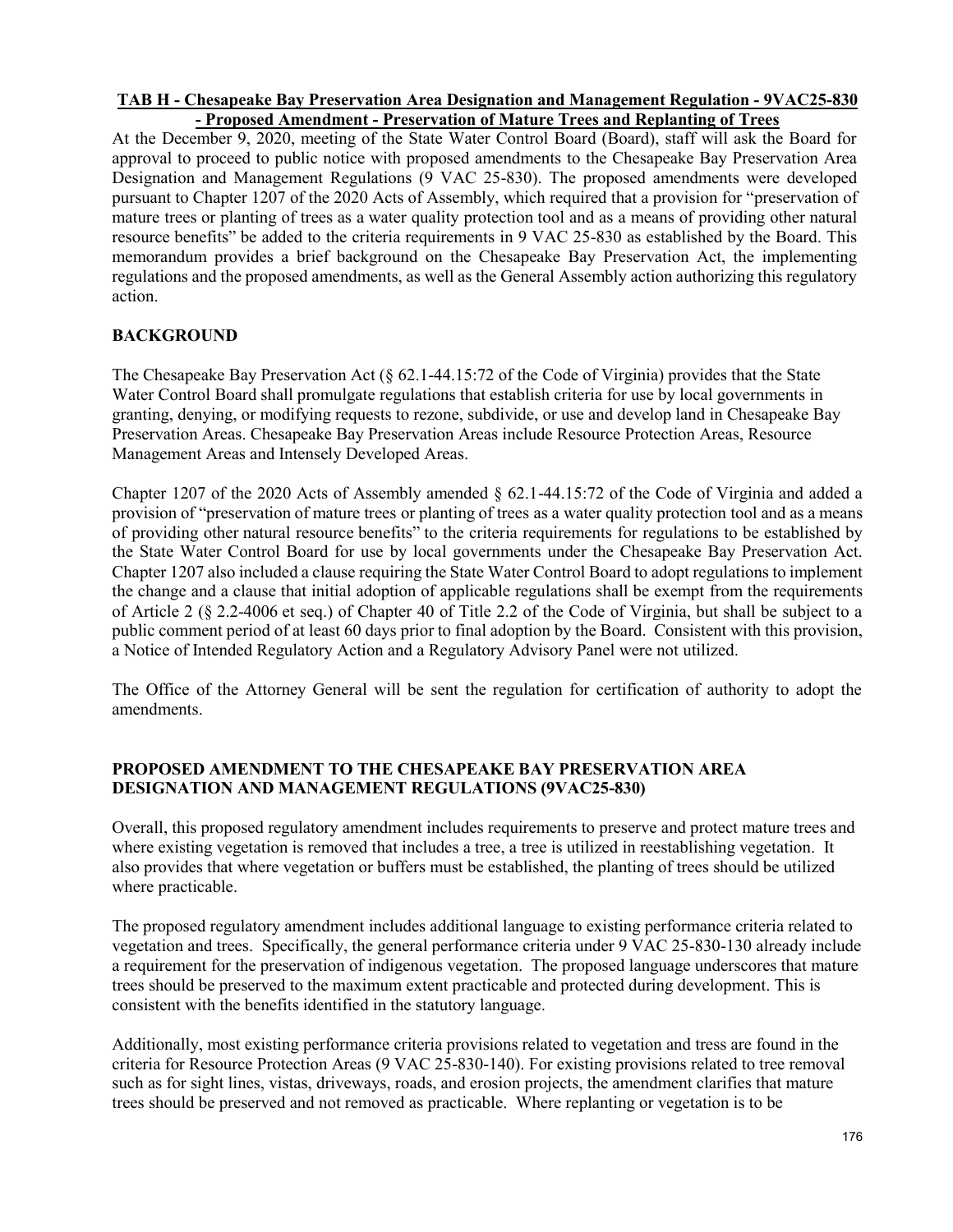established or reestablished, it should include the planting of trees. This includes previous agricultural lands converted to other uses, Intensely Developed Areas, and where a buffer does not currently exist.

### **Regulatory Text**

#### **9VAC25-830-130. General performance criteria.**

Through their applicable land use ordinances, regulations and enforcement mechanisms, local governments shall require that any use, development or redevelopment of land in Chesapeake Bay Preservation Areas meets the following performance criteria:

1. No more land shall be disturbed than is necessary to provide for the proposed use or development.

2. Indigenous vegetation shall be preserved to the maximum extent practicable, consistent with the use or development proposed. Mature trees shall only be removed where determined to be necessary to provide for the proposed use or development and protected during development to the maximum extent practicable.

3. All development exceeding 2,500 square feet of land disturbance shall be accomplished through a plan of development review process consistent with  $\S 15.2-2286$  $\S 15.2-2286$  A 8 of the Code of Virginia and subdivision 1 e of [9VAC25-830-240.](http://leg1.state.va.us/cgi-bin/legp504.exe?000+reg+9VAC25-830-240)

4. Land development shall minimize impervious cover consistent with the proposed use or development.

5. Any land disturbing activity that exceeds an area of 2,500 square feet (including construction of all single family houses, septic tanks and drainfields, but otherwise as defined in  $\S$  [62.1-44.15:51](http://law.lis.virginia.gov/vacode/62.1-44.15:51) of the Code of Virginia) shall comply with the requirements of the local erosion and sediment control ordinance. Enforcement for noncompliance with the erosion and sediment control requirements referenced in this criterion shall be conducted under the provisions of the Erosion and Sediment Control Law and attendant regulations.

6. Any Chesapeake Bay Preservation Act land-disturbing activity as defined in § [62.1-44.15:24](http://law.lis.virginia.gov/vacode/62.1-44.15:24) of the Code of Virginia shall comply with the requirements of [9VAC25-870-51](http://leg1.state.va.us/cgi-bin/legp504.exe?000+reg+9VAC25-870-51) and [9VAC25-870-103.](http://leg1.state.va.us/cgi-bin/legp504.exe?000+reg+9VAC25-870-103)

7. Onsite sewage treatment systems not requiring a Virginia Pollutant Discharge Elimination System (VPDES) permit shall:

a. Have pump-out accomplished for all such systems at least once every five years.

(1) If deemed appropriate by the local health department and subject to conditions the local health department may set, local governments may offer to the owners of such systems, as an alternative to the mandatory pump-out, the option of having a plastic filter installed and maintained in the outflow pipe from the septic tank to filter solid material from the effluent while sustaining adequate flow to the drainfield to permit normal use of the septic system. Such a filter should satisfy standards established in the Sewage Handling and Disposal Regulations [\(12VAC5-610\)](http://leg1.state.va.us/cgi-bin/legp504.exe?000+reg+12VAC5-610) administered by the Virginia Department of Health.

(2) Furthermore, in lieu of requiring proof of septic tank pump-out every five years, local governments may allow owners of onsite sewage treatment systems to submit documentation every five years, certified by an operator or onsite soil evaluator licensed or certified under Chapter 23 (§ [54.1-2300](http://law.lis.virginia.gov/vacode/54.1-2300) et seq.) of Title 54.1 of the Code of Virginia as being qualified to operate, maintain, or design onsite sewage systems, that the septic system has been inspected, is functioning properly, and the tank does not need to have the effluent pumped out of it.

b. For new construction, provide a reserve sewage disposal site with a capacity at least equal to that of the primary sewage disposal site. This reserve sewage disposal site requirement shall not apply to any lot or parcel recorded prior to October 1, 1989, if the lot or parcel is not sufficient in capacity to accommodate a reserve sewage disposal site, as determined by the local health department. Building shall be prohibited on the area of all sewage disposal sites until the structure is served by public sewer or an onsite sewage treatment system that operates under a permit issued by the board. All sewage disposal site records shall be administered to provide adequate notice and enforcement. As an alternative to the 100% reserve sewage disposal site, local governments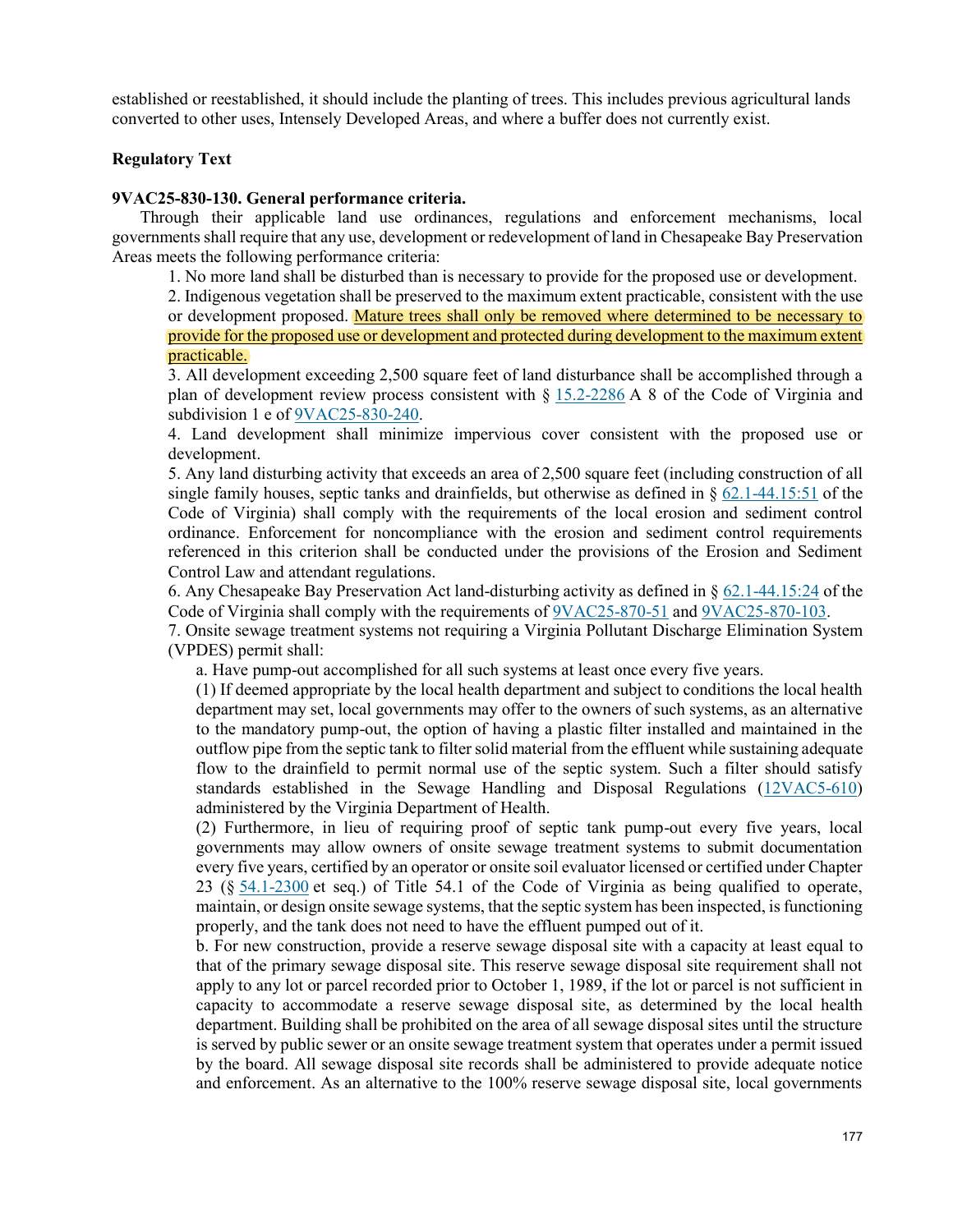may offer the owners of such systems the option of installing an alternating drainfield system meeting the following conditions:

(1) Each of the two alternating drainfields in the system shall have, at a minimum, an area not less than 50% of the area that would otherwise be required if a single primary drainfield were constructed.

(2) An area equaling 50% of the area that would otherwise be required for the primary drainfield site must be reserved for subsurface absorption systems that utilize a flow diversion device, in order to provide for future replacement or repair to meet the requirements for a sewage disposal system. Expansion of the primary system will require an expansion of this reserve area.

(3) The two alternating drainfields shall be connected by a diversion valve, approved by the local health department, located in the pipe between the septic (aerobic) tank and the distribution boxes. The diversion valve shall be used to alternate the direction of effluent flow to one drainfield or the other at a time. However, diversion valves shall not be used for the following types of treatment systems:

(a) Sand mounds;

(b) Low-pressure distribution systems;

(c) Repair situations when installation of a valve is not feasible; and

(d) Any other approved system for which the use of a valve would adversely affect the design of the system, as determined by the local health department.

(4) The diversion valve shall be a three-port, two-way valve of approved materials (i.e., resistant to sewage and leakproof and designed so that the effluent from the tank can be directed to flow into either one of the two distribution boxes).

(5) There shall be a conduit from the top of the valve to the ground surface with an appropriate cover to be level with or above the ground surface.

(6) The valve shall not be located in driveways, recreational courts, parking lots, or beneath sheds or other structures.

(7) In lieu of the aforementioned diversion valve, any device that can be designed and constructed to conveniently direct the flow of effluent from the tank into either one of the two distribution boxes may be approved if plans are submitted to the local health department and found to be satisfactory.

(8) The local government shall require that the owner(s) alternate the drainfields every 12 months to permit the yearly resting of half of the absorption system.

(9) The local government shall ensure that the owner(s) are notified annually of the requirement to switch the valve to the opposite drainfield.

8. Land upon which agricultural activities are being conducted, including but not limited to crop production, pasture, and dairy and feedlot operations, or lands otherwise defined as agricultural land by the local government, shall have a soil and water quality conservation assessment conducted that evaluates the effectiveness of existing practices pertaining to soil erosion and sediment control, nutrient management, and management of pesticides, and, where necessary, results in a plan that outlines additional practices needed to ensure that water quality protection is being accomplished consistent with the Act and this chapter.

a. Recommendations for additional conservation practices need address only those conservation issues applicable to the tract or field being assessed. Any soil and water quality conservation practices that are recommended as a result of such an assessment and are subsequently implemented with financial assistance from federal or state cost-share programs must be designed, consistent with cost-share practice standards effective in January 1999 in the "Field Office Technical Guide" of the U.S. Department of Agriculture Natural Resource Conservation Service or the June 2000 edition of the "Virginia Agricultural BMP Manual" of the Virginia Department of Conservation and Recreation, respectively. Unless otherwise specified in this section, general standards pertaining to the various agricultural conservation practices being assessed shall be as follows: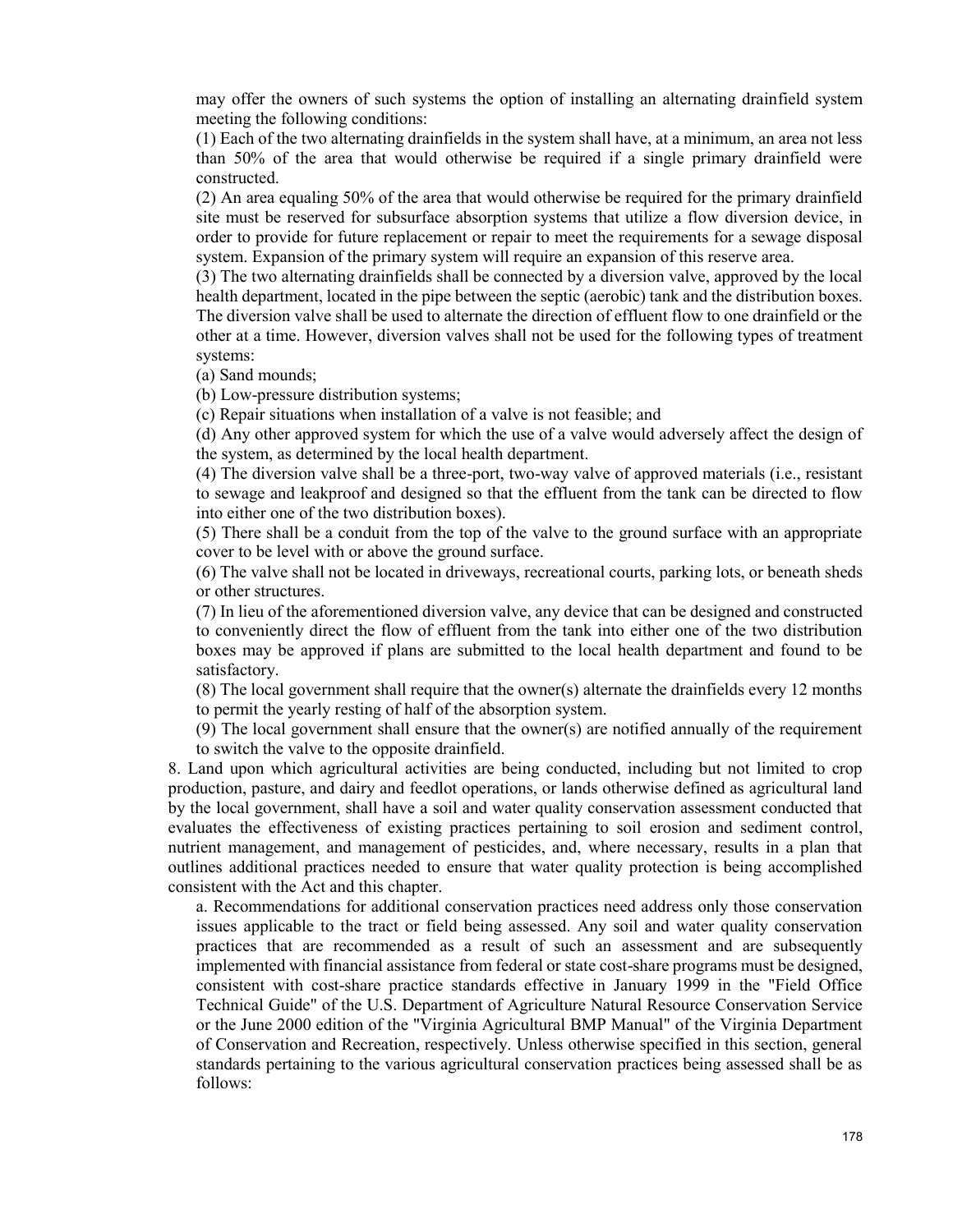(1) For erosion and sediment control recommendations, the goal shall be, where feasible, to prevent erosion from exceeding the soil loss tolerance level, referred to as "T," as defined in the "National Soil Survey Handbook" of November 1996 in the "Field Office Technical Guide" of the U.S. Department of Agriculture Natural Resource Conservation Service. However, in no case shall erosion exceed the soil loss consistent with an Alternative Conservation System, referred to as an "ACS", as defined in the "Field Office Technical Guide" of the U.S. Department of Agriculture Natural Resource Conservation Service.

(2) For nutrient management, whenever nutrient management plans are developed, the operator or landowner must provide soil test information, consistent with the Virginia Nutrient Management Training and Certification Regulations [\(4VAC50-85\)](http://leg1.state.va.us/cgi-bin/legp504.exe?000+reg+4VAC50-85).

(3) For pest chemical control, referrals shall be made to the local cooperative extension agent or an Integrated Pest Management Specialist of the Virginia Cooperative Extension Service. Recommendations shall include copies of applicable information from the "Virginia Pest Management Guide" or other Extension materials related to pest control.

b. A higher priority shall be placed on conducting assessments of agricultural fields and tracts adjacent to Resource Protection Areas. However, if the landowner or operator of such a tract also has Resource Management Area fields or tracts in his operation, the assessment for that landowner or operator may be conducted for all fields or tracts in the operation. When such an expanded assessment is completed, priority must return to Resource Protection Area fields and tracts.

c. The findings and recommendations of such assessments and any resulting soil and water quality conservation plans will be submitted to the local Soil and Water Conservation District Board, which will be the plan-approving authority.

9. Silvicultural activities in Chesapeake Bay Preservation Areas are exempt from this chapter provided that silvicultural operations adhere to water quality protection procedures prescribed by the Virginia Department of Forestry in the Fifth Edition (March 2011) of "Virginia's Forestry Best Management Practices for Water Quality Technical Manual." The Virginia Department of Forestry will oversee and document installation of best management practices and will monitor in-stream impacts of forestry operations in Chesapeake Bay Preservation Areas.

10. Local governments shall require evidence of all wetlands permits required by law prior to authorizing grading or other onsite activities to begin.

#### **9VAC25-830-140. Development criteria for Resource Protection Areas.**

In addition to the general performance criteria set forth in [9VAC25-830-130,](http://leg1.state.va.us/cgi-bin/legp504.exe?000+reg+9VAC25-830-130) the criteria in this section are applicable in Resource Protection Areas.

1. Land development may be allowed in the Resource Protection Area, subject to approval by the local government, only if it (i) is water dependent; (ii) constitutes redevelopment; (iii) constitutes development or redevelopment within a designated Intensely Developed Area; (iv) is a new use established pursuant to subdivision 4 a of this section; (v) is a road or driveway crossing satisfying the conditions set forth in subdivision 1 d of this section; or (vi) is a flood control or stormwater management facility satisfying the conditions set forth in subdivision 1 e of this section.

a. A water quality impact assessment in accordance with subdivision 6 of this section shall be required for any proposed land disturbance.

b. A new or expanded water-dependent facility may be allowed provided that the following criteria are met:

(1) It does not conflict with the comprehensive plan;

(2) It complies with the performance criteria set forth in  $9VAC25-830-130$ ;

(3) Any nonwater-dependent component is located outside of Resource Protection Areas; and

(4) Access to the water-dependent facility will be provided with the minimum disturbance necessary. Where practicable, a single point of access will be provided.

c. Redevelopment outside locally designated Intensely Developed Areas shall be permitted in the Resource Protection Area only if there is no increase in the amount of imperious cover and no further encroachment within the Resource Protection Area, and it shall conform to applicable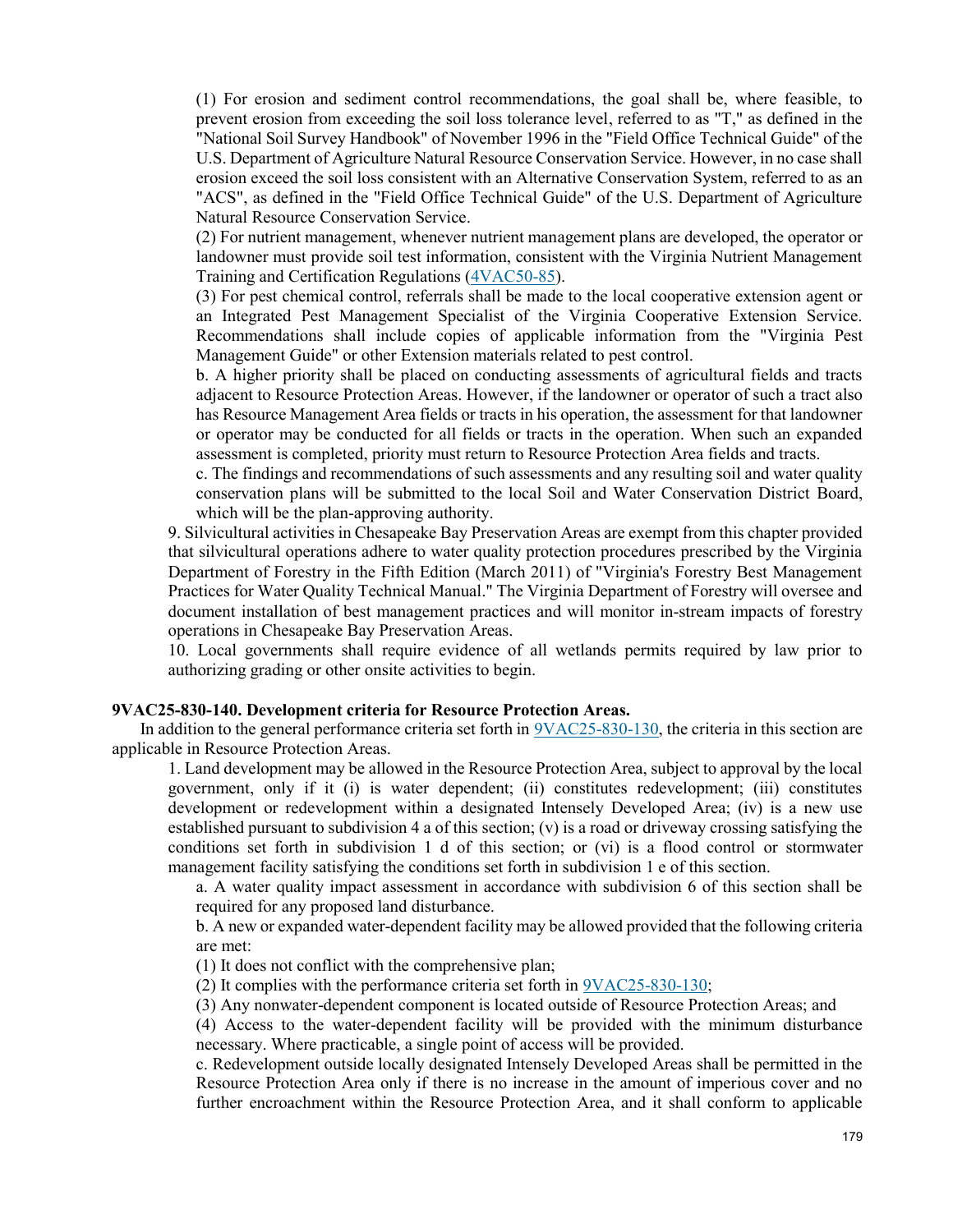erosion and sediment control and stormwater management criteria set forth in the Erosion and Sediment Control Law and the Virginia Stormwater Management Act and their attendant regulations, as well as all applicable stormwater management requirements of other state and federal agencies.

d. Roads and driveways not exempt under subdivision B 1 of [9VAC25-830-150](http://leg1.state.va.us/cgi-bin/legp504.exe?000+reg+9VAC25-830-150) and which, therefore, must comply with the provisions of this chapter, may be constructed in or across Resource Protection Areas if each of the following conditions is met:

(1) The local government makes a finding that there are no reasonable alternatives to aligning the road or driveway in or across the Resource Protection Area;

(2) The alignment and design of the road or driveway are optimized, consistent with other applicable requirements, to minimize (i) encroachment in the Resource Protection Area  $\frac{d}{dt}$  (ii) adverse effects on water quality, and (iii) removal of mature trees;

(3) The design and construction of the road or driveway satisfy all applicable criteria of this chapter, including submission of a water quality impact assessment; and

(4) The local government reviews the plan for the road or driveway proposed in or across the Resource Protection Area in coordination with local government site plan, subdivision and plan of development approvals.

e. Flood control and stormwater management facilities that drain or treat water from multiple development projects or from a significant portion of a watershed may be allowed in Resource Protection Areas provided such facilities are allowed and constructed in accordance with the Virginia Stormwater Management Act and its attendant regulations, and provided that (i) the local government has conclusively established that location of the facility within the Resource Protection Area is the optimum location; (ii) the size of the facility is the minimum necessary to provide necessary flood control or stormwater treatment, or both; (iii) the facility must be consistent with a comprehensive stormwater management plan developed and approved in accordance with [9VAC25-870-92](http://leg1.state.va.us/cgi-bin/legp504.exe?000+reg+9VAC25-870-92) of the Virginia Stormwater Management Program (VSMP) regulations; (iv) all applicable permits for construction in state or federal waters must be obtained from the appropriate state and federal agencies, such as the U.S. Army Corps of Engineers, the department, and the Virginia Marine Resources Commission; (v) approval must be received from the local government prior to construction; and (vi) routine maintenance is allowed to be performed on such facilities to assure that they continue to function as designed. It is not the intent of this subdivision to allow a best management practice that collects and treats runoff from only an individual lot or some portion of the lot to be located within a Resource Protection Area.

2. Exemptions in Resource Protection Areas. The following land disturbances in Resource Protection Areas may be exempt from the criteria of this part provided that they comply with subdivisions a and b of this subdivision 2: (i) water wells; (ii) passive recreation facilities such as boardwalks, trails and pathways; and (iii) historic preservation and archaeological activities:

a. Local governments shall establish administrative procedures to review such exemptions.

b. Any land disturbance exceeding an area of 2,500 square feet shall comply with the erosion and sediment control criteria in subdivision 5 of [9VAC25-830-130.](http://leg1.state.va.us/cgi-bin/legp504.exe?000+reg+9VAC25-830-130)

3. Buffer area requirements. The 100-foot wide buffer area shall be the landward component of the Resource Protection Area as set forth in subdivision B 5 of [9VAC25-830-80.](http://leg1.state.va.us/cgi-bin/legp504.exe?000+reg+9VAC25-830-80) Notwithstanding permitted uses, encroachments, and vegetation clearing, as set forth in this section, the 100-foot wide buffer area is not reduced in width. To minimize the adverse effects of human activities on the other components of the Resource Protection Area, state waters, and aquatic life, a 100-foot wide buffer area of vegetation that is effective in retarding runoff, preventing erosion, and filtering nonpoint source pollution from runoff shall be retained if present and established where it does not exist. Where such buffer must be established, the planting of trees should be utilized to the maximum extent practicable and appropriate to site conditions.

a. The 100-foot wide buffer area shall be deemed to achieve a 75% reduction of sediments and a 40% reduction of nutrients.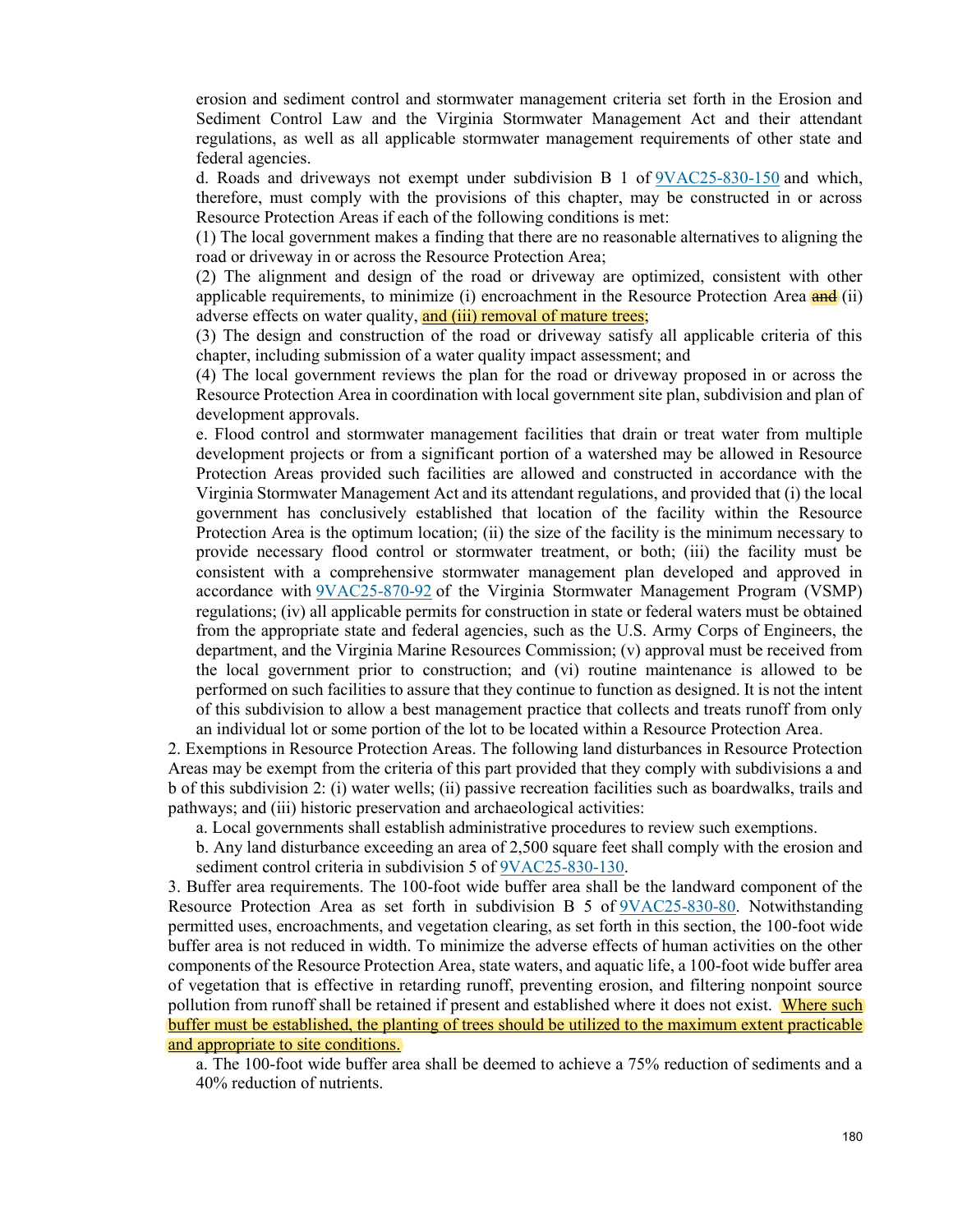b. Where land uses such as agriculture or silviculture within the area of the buffer cease and the lands are proposed to be converted to other uses, the full 100-foot wide buffer shall be reestablished. In reestablishing the buffer, management measures shall be undertaken to provide woody vegetation that assures the buffer functions set forth in this chapter. Such measures should include to the maximum extent practicable and appropriate to site conditions the planting of trees in reestablishing the buffer.

4. Permitted encroachments into the buffer area.

a. When the application of the buffer area would result in the loss of a buildable area on a lot or parcel recorded prior to October 1, 1989, encroachments into the buffer area may be allowed through an administrative process in accordance with the following criteria:

(1) Encroachments into the buffer area shall be the minimum necessary to achieve a reasonable buildable area for a principal structure and necessary utilities.

(2) Where practicable, a vegetated area that will maximize water quality protection, mitigate the effects of the buffer encroachment, and is equal to the area of encroachment into the buffer area shall be established elsewhere on the lot or parcel. Such vegetated area where established should include the planting of trees to the maximum extent practicable.

(3) The encroachment may not extend into the seaward 50 feet of the buffer area.

b. When the application of the buffer area would result in the loss of a buildable area on a lot or parcel recorded between October 1, 1989, and March 1, 2002, encroachments into the buffer area may be allowed through an administrative process in accordance with the following criteria:

(1) The lot or parcel was created as a result of a legal process conducted in conformity with the local government's subdivision regulations;

(2) Conditions or mitigation measures imposed through a previously approved exception shall be met;

(3) If the use of a best management practice (BMP) was previously required, the BMP shall be evaluated to determine if it continues to function effectively and, if necessary, the BMP shall be reestablished or repaired and maintained as required; and

(4) The criteria in subdivision 4 a of this section shall be met.

5. Permitted modifications of the buffer area.

a. In order to maintain the functional value of the buffer area, existing vegetation may be removed, subject to approval by the local government, only to provide for reasonable sight lines, access paths, general woodlot management, and best management practices, including those that prevent upland erosion and concentrated flows of stormwater, as follows:

(1) Trees may be pruned or removed as necessary to provide for sight lines and vistas, provided that where removed, they shall be replaced with other vegetation that is equally effective in retarding runoff, preventing erosion, and filtering nonpoint source pollution from runoff. Mature trees should be preserved and not removed to the maximum extent practicable under this provision. When trees are removed, the other vegetation to replace the trees should be a trees as well to maximum extent practicable.

(2) Any path shall be constructed and surfaced so as to effectively control erosion.

(3) Dead, diseased, or dying trees or shrubbery and noxious weeds (such as Johnson grass, kudzu, and multiflora rose) may be removed and thinning of trees may be allowed pursuant to sound horticultural practice incorporated into locally-adopted standards.

(4) For shoreline erosion control projects, trees and woody vegetation may be removed, necessary control techniques employed, and appropriate vegetation established to protect or stabilize the shoreline in accordance with the best available technical advice and applicable permit conditions or requirements. Mature trees should be preserved to the maximum extent practicable consistent with the best available technical advice and permit conditions or requirements and trees should be utilized in the projects to the maximum extent practicable.

b. On agricultural lands the agricultural buffer area shall be managed to prevent concentrated flows of surface water from breaching the buffer area and appropriate measures may be taken to prevent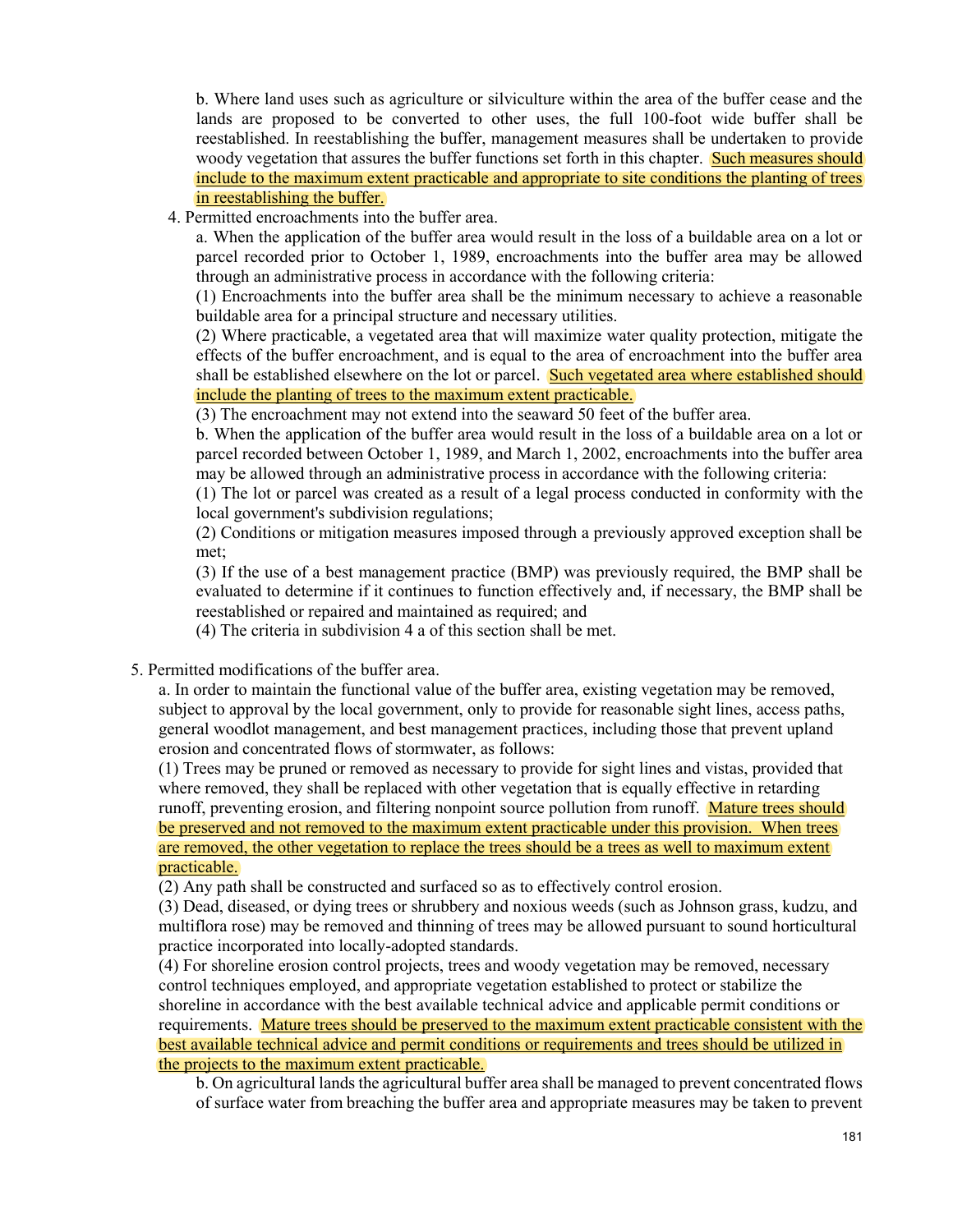noxious weeds (such as Johnson grass, kudzu, and multiflora rose) from invading the buffer area. Agricultural activities may encroach into the buffer area as follows:

(1) Agricultural activities may encroach into the landward 50 feet of the 100-foot wide buffer area when at least one agricultural best management practice which, in the opinion of the local soil and water conservation district board, addresses the more predominant water quality issue on the adjacent land—erosion control or nutrient management—is being implemented on the adjacent land, provided that the combination of the undisturbed buffer area and the best management practice achieves water quality protection, pollutant removal, and water resource conservation at least the equivalent of the 100-foot wide buffer area. If nutrient management is identified as the predominant water quality issue, a nutrient management plan, including soil tests, must be developed consistent with the Virginia Nutrient Management Training and Certification Regulations [\(4VAC5-15\)](http://leg1.state.va.us/cgi-bin/legp504.exe?000+reg+4VAC5-15) administered by the Virginia Department of Conservation and Recreation.

(2) Agricultural activities may encroach within the landward 75 feet of the 100-foot wide buffer area when agricultural best management practices which address erosion control, nutrient management, and pest chemical control, are being implemented on the adjacent land. The erosion control practices must prevent erosion from exceeding the soil loss tolerance level, referred to as "T," as defined in the "National Soil Survey Handbook" of November 1996 in the "Field Office Technical Guide" of the U.S. Department of Agriculture Natural Resource Conservation Service. A nutrient management plan, including soil tests, must be developed, consistent with the Virginia Nutrient Management Training and Certification Regulations [\(4VAC5-15\)](http://leg1.state.va.us/cgi-bin/legp504.exe?000+reg+4VAC5-15) administered by the Virginia Department of Conservation and Recreation. In conjunction with the remaining buffer area, this collection of best management practices shall be presumed to achieve water quality protection at least the equivalent of that provided by the 100-foot wide buffer area.

(3) The buffer area is not required to be designated adjacent to agricultural drainage ditches if at least one best management practice which, in the opinion of the local soil and water conservation district board, addresses the more predominant water quality issue on the adjacent land—either erosion control or nutrient management—is being implemented on the adjacent land.

(4) If specific problems are identified pertaining to agricultural activities that are causing pollution of the nearby water body with perennial flow or violate performance standards pertaining to the vegetated buffer area, the local government, in cooperation with soil and water conservation district, shall recommend a compliance schedule to the landowner and require the problems to be corrected consistent with that schedule. This schedule shall expedite environmental protection while taking into account the seasons and other temporal considerations so that the probability for successfully implementing the corrective measures is greatest.

(5) In cases where the landowner or his agent or operator has refused assistance from the local soil and water conservation district in complying with or documenting compliance with the agricultural requirements of this chapter, the district shall report the noncompliance to the local government. The local government shall require the landowner to correct the problems within a specified period of time not to exceed 18 months from their initial notification of the deficiencies to the landowner. The local government, in cooperation with the district, shall recommend a compliance schedule to the landowner. This schedule shall expedite environmental protection while taking into account the seasons and other temporal considerations so that the probability for successfully implementing the corrective measures is greatest.

6. Water quality impact assessment. A water quality impact assessment shall be required for any proposed development within the Resource Protection Area consistent with this part and for any other development in Chesapeake Bay Preservation Areas that may warrant such assessment because of the unique characteristics of the site or intensity of the proposed use or development.

a. The purpose of the water quality impact assessment is to identify the impacts of proposed development on water quality and lands in the Resource Protection Areas consistent with the goals and objectives of the Act, this chapter, and local programs, and to determine specific measures for mitigation of those impacts. The specific content and procedures for the water quality impact